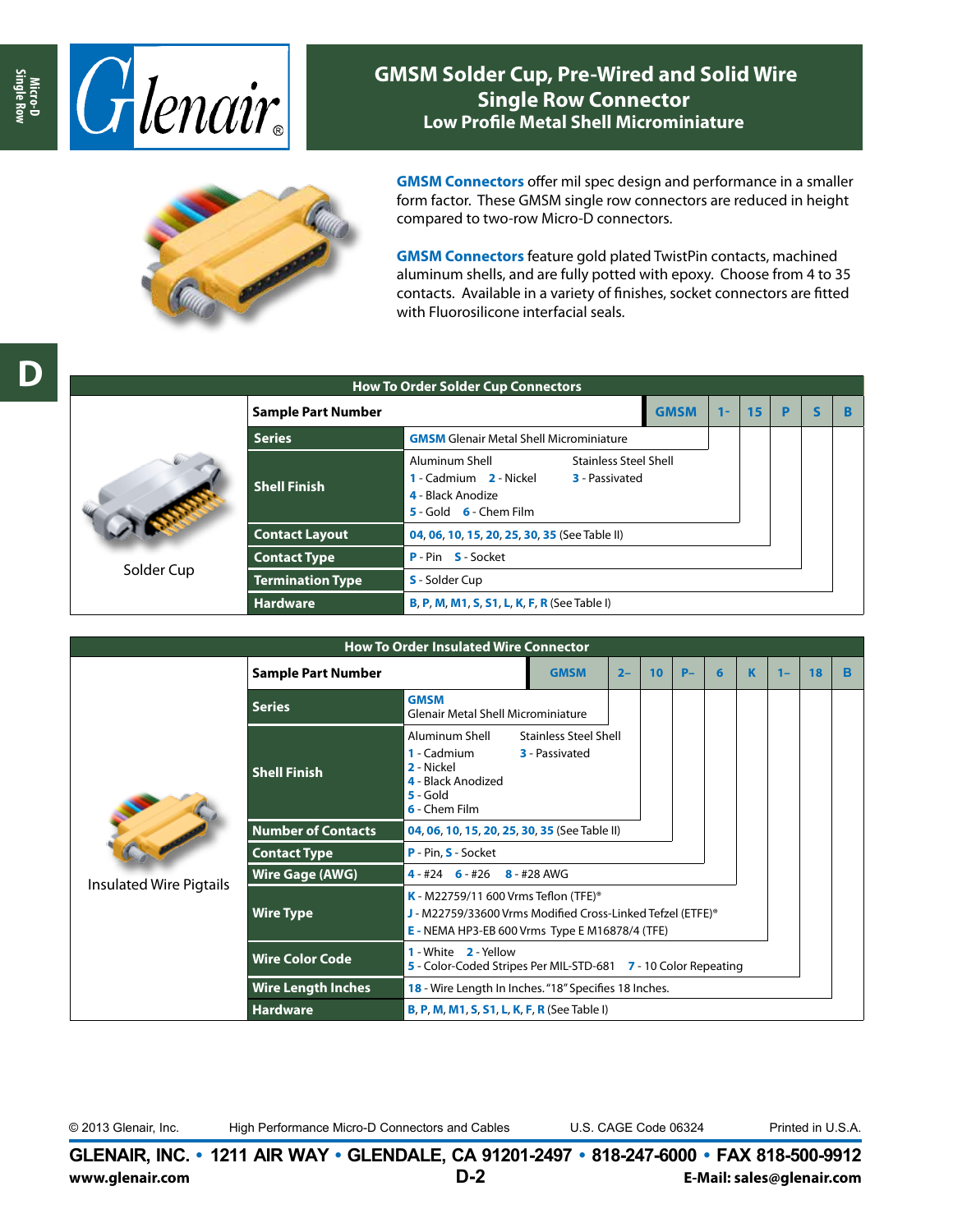## **GMSM Solder Cup, Pre-Wired and Solid Wire Single Row Connector Low Profile Metal Shell Microminiature**



| <b>How To Order Uninsulated Wire Connector</b> |                           |                                                                                                                                                                         |       |                 |      |   |   |      |      |   |  |  |
|------------------------------------------------|---------------------------|-------------------------------------------------------------------------------------------------------------------------------------------------------------------------|-------|-----------------|------|---|---|------|------|---|--|--|
|                                                | <b>Sample Part Number</b> | <b>GMSM</b>                                                                                                                                                             | $2 -$ | 10 <sup>°</sup> | $P-$ | 5 | C | $4-$ | .250 | P |  |  |
|                                                | <b>Series</b>             | <b>GMSM</b><br><b>Glenair Metal Shell Microminiature</b>                                                                                                                |       |                 |      |   |   |      |      |   |  |  |
|                                                | <b>Shell Finish</b>       | Aluminum Shell<br><b>Stainless Steel Shell</b><br><b>1</b> - Cadmium<br><b>3</b> - Passivated<br>2 - Nickel<br>4 - Black Anodized<br>$5 -$ Gold<br><b>6</b> - Chem Film |       |                 |      |   |   |      |      |   |  |  |
|                                                | <b>Number of Contacts</b> | 04, 06, 10, 15, 20, 25, 30, 35 (See Table II)                                                                                                                           |       |                 |      |   |   |      |      |   |  |  |
| Gold Plated or Solder                          | <b>Contact Type</b>       | P - Pin, S - Socket                                                                                                                                                     |       |                 |      |   |   |      |      |   |  |  |
| Dipped Solid Leads                             | <b>Wire Gage (AWG)</b>    | $4 - #24$ 5 - #26 6 - #26                                                                                                                                               |       |                 |      |   |   |      |      |   |  |  |
|                                                | <b>Wire Type</b>          |                                                                                                                                                                         |       |                 |      |   |   |      |      |   |  |  |
|                                                | <b>Wire Finish</b>        | 3 - Solder Dipped (60/40/Tin/lead)<br>4 - Gold Plated                                                                                                                   |       |                 |      |   |   |      |      |   |  |  |
|                                                | <b>Wire Length Inches</b> | .125, .250, .375, .500, .750, 1.000, 2.000<br>Wire Length In Inches.".500" Specifies Half Inch.                                                                         |       |                 |      |   |   |      |      |   |  |  |
|                                                | <b>Hardware</b>           | <b>B, P, M, M1, S, S1, L, K, F, R</b> (See Table I)                                                                                                                     |       |                 |      |   |   |      |      |   |  |  |
|                                                |                           |                                                                                                                                                                         |       |                 |      |   |   |      |      |   |  |  |

| <b>Table I: Mounting Hardware</b>                   |                                                            |                                                     |                                                             |                                               |                                                           |                                            |                                                         |                                                      |                                                  |  |  |  |  |  |
|-----------------------------------------------------|------------------------------------------------------------|-----------------------------------------------------|-------------------------------------------------------------|-----------------------------------------------|-----------------------------------------------------------|--------------------------------------------|---------------------------------------------------------|------------------------------------------------------|--------------------------------------------------|--|--|--|--|--|
| B                                                   | P                                                          | M                                                   | M1                                                          | s                                             | S <sub>1</sub>                                            |                                            | K                                                       | F                                                    | R                                                |  |  |  |  |  |
|                                                     |                                                            |                                                     | š                                                           | e                                             | 医                                                         |                                            |                                                         |                                                      |                                                  |  |  |  |  |  |
| Thru-Hole<br>Order<br><b>Hardware</b><br>Separately | Jackpost<br>Removable<br><b>Includes Nut</b><br>and Washer | <b>Jackscrew</b><br>Hex Head<br>Removable<br>E-ring | Jackscrew<br>Hex Head<br>Removable<br>$E$ -ring<br>Extended | Jackscrew<br>Slot Head<br>Removable<br>E-ring | Jackscrew<br>Slot Head<br>Removable<br>E-ring<br>Extended | Jackscrew<br>Hex Head<br>Non-<br>Removable | Jackscrew<br>Slot Head<br>Non-<br>Removable<br>Extended | <b>Float Mount</b><br>For Front<br>Panel<br>Mounting | <b>Float Mount</b><br>For Rear Panel<br>Mounting |  |  |  |  |  |



© 2013 Glenair, Inc. High Performance Micro-D Connectors and Cables U.S. CAGE Code 06324 Printed in U.S.A.

**GLENAIR, INC. • 1211 AIR WAY • GLENDALE, CA 91201-2497 • 818-247-6000 • FAX 818-500-9912 www.glenair.com D-3 E-Mail: sales@glenair.com** **Micro-D Single Row**